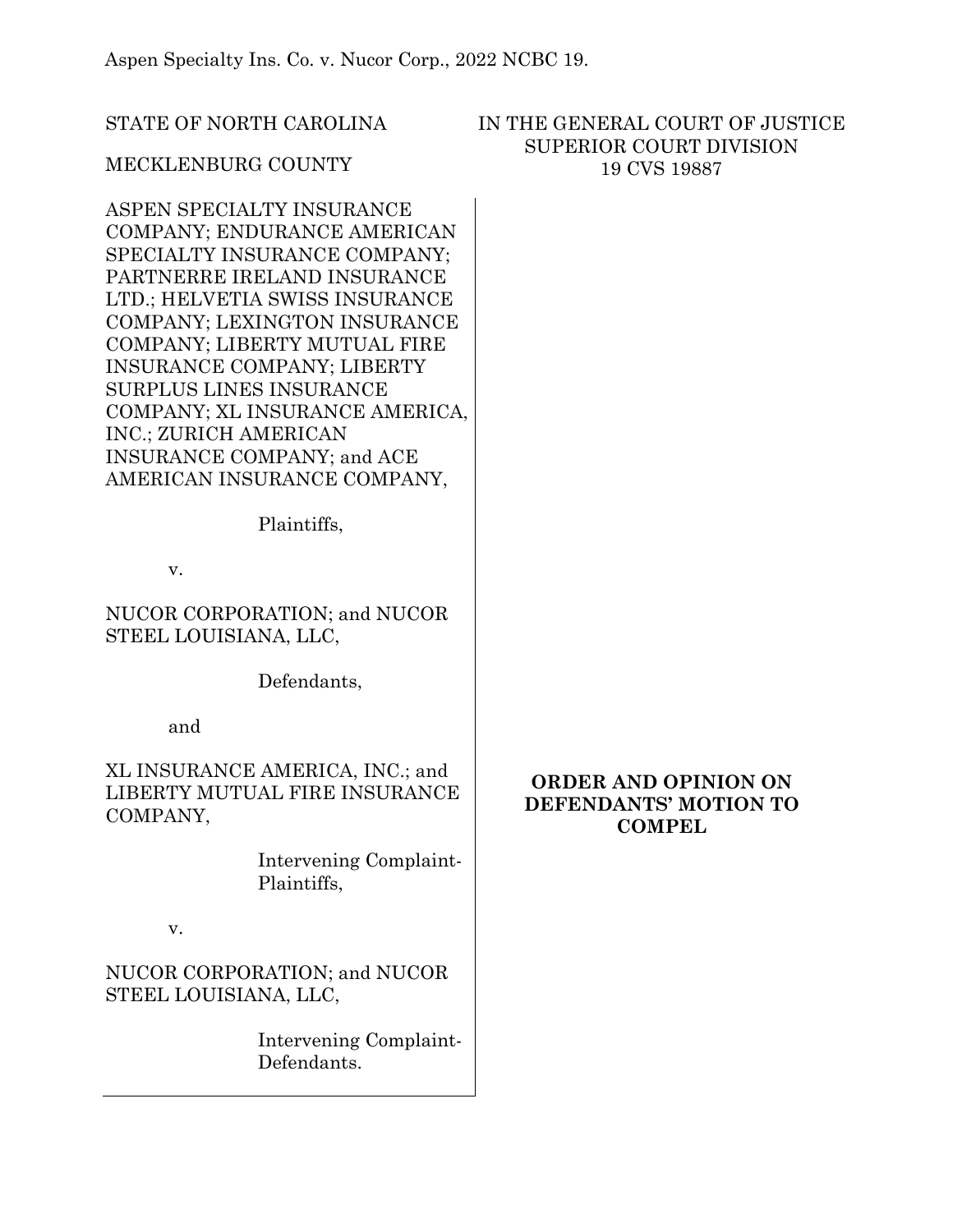1. THIS MATTER is before the Court upon Defendants/Intervening Complaint-Defendants Nucor Corporation and Nucor Steel Louisiana, LLC's (collectively, "Nucor") Motion to Compel Responses Related to Claim Reserves ("the Motion") in the above-captioned case. (ECF No. 109.) For the reasons stated below, the Court DENIES the Motion.

*Hedrick Gardner Kincheloe & Garofalo LLP, by David L. Levy and C. Rob Wilson, and Hinshaw & Culbertson LLP, by David E. Heiss and Peter E. Kanaris, for Plaintiffs Aspen Specialty Insurance Company, Endurance American Specialty Insurance Company, Partnerre Ireland Insurance Ltd., Helvetia Swiss Insurance Company, Lexington Insurance Company, Liberty Mutual Fire Insurance Company, Liberty Surplus Lines Insurance Company, XL Insurance America, Inc., Zurich American Insurance Company, and Ace American Insurance Company.*

*Moore & Van Allen PLLC, by Jonathan D. Gilmartin and Scott M. Tyler, and Flanagan Partners LLP, by Harold J. Flanagan, Meghan F. Grant, Alixe L. Duplechain, Thomas M. Flanagan, and Camille E. Gauthier, for Defendants/Intervening Complaint-Defendants Nucor Corporation and Nucor Steel Louisiana, LLC.*

*Johnston, Allison & Hord, P.A., by Kimberly J. Kirk, and DLA Piper LLP (US), by Robert C. Santoro and Aidan M. McCormack, for Intervening Complaint-Plaintiffs XL Insurance America, Inc. and Liberty Mutual Fire Insurance Company.*

Earp, Judge.

# I. FACTUAL AND PROCEDURAL BACKGROUN[D1](#page-1-0)

2. This case arises from an industrial incident that occurred at Nucor's Convent, Louisiana facility in November 2017. (Compl. ¶ 1, ECF No. 3.) The facility processes iron ore into direct reduced iron ("DRI" or "sponge iron") that is then used in the production of steel. (Compl. ¶¶ 17, 22.)

<span id="page-1-0"></span><sup>&</sup>lt;sup>1</sup> The Court does not find facts but refers generally to allegations in the Complaint for background purposes only.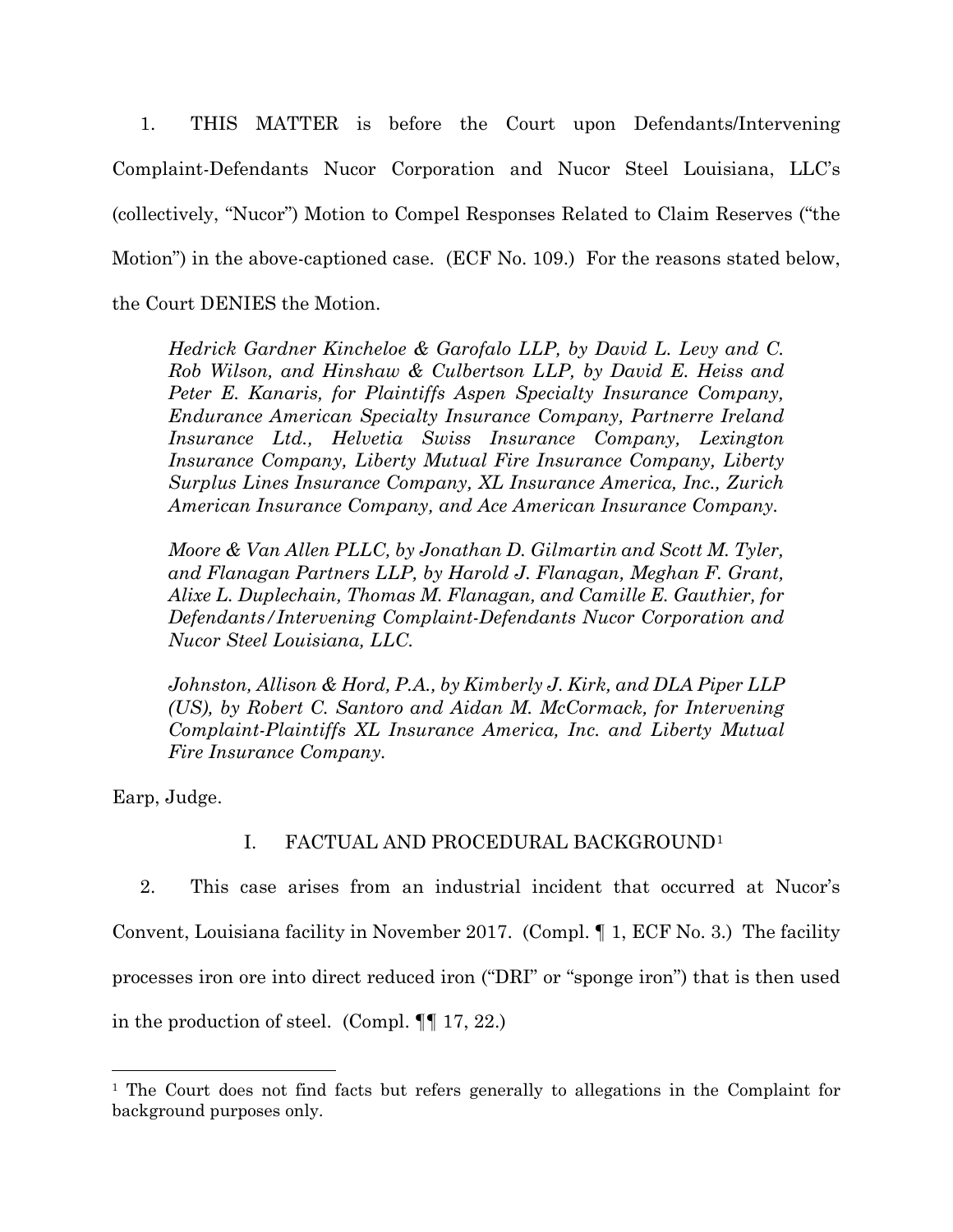3. In order to produce sponge iron, marble-sized pieces of iron ore are transported by conveyors equipped with weight belt feeder encoders. (Compl. ¶ 18.) The ore must first be coated with cement before entering a reactor and heated to convert it to DRI. Iron ore that enters the reactor without the cement coating coagulates. (Compl. ¶ 20.)

4. According to the Complaint, on 7 November 2017, Nucor personnel became aware that iron ore entering the reactor had not been coated with cement. As a result, approximately two thousand four hundred (2,400) metric tons of uncoated ore solidified, forming clusters in the reactor. (Compl.  $\P$  26–27.) Nucor incurred a loss with respect to the ruined ore, as well as for business interruption and other costs incurred to remove the reactor from service and repair it.

5. Plaintiffs in this case are ten property insurers (the "Property Insurers") that contracted with Nucor to insure its property under the terms of their policies. Intervening Complaint-Plaintiffs are two insurers (the "EB Insurers"; together with the Property Insurers, the "Insurers") that contracted to insure Nucor for risks related to equipment breakdown under the terms of their policies. Both the Property Insurers and the EB Insurers assert claims for declaratory judgment asking the Court to determine whether there is coverage under their respective policies for the losses incurred by Nucor. (*See* ECF Nos. 3, 6.) Nucor, in turn, counterclaims for declaratory relief and breach of contract. (*See* ECF Nos. 25–26.)

6. Pursuant to the Fifth Amended Case Management Order entered 1 December 2021, (ECF No. 108), the parties have exchanged documents and other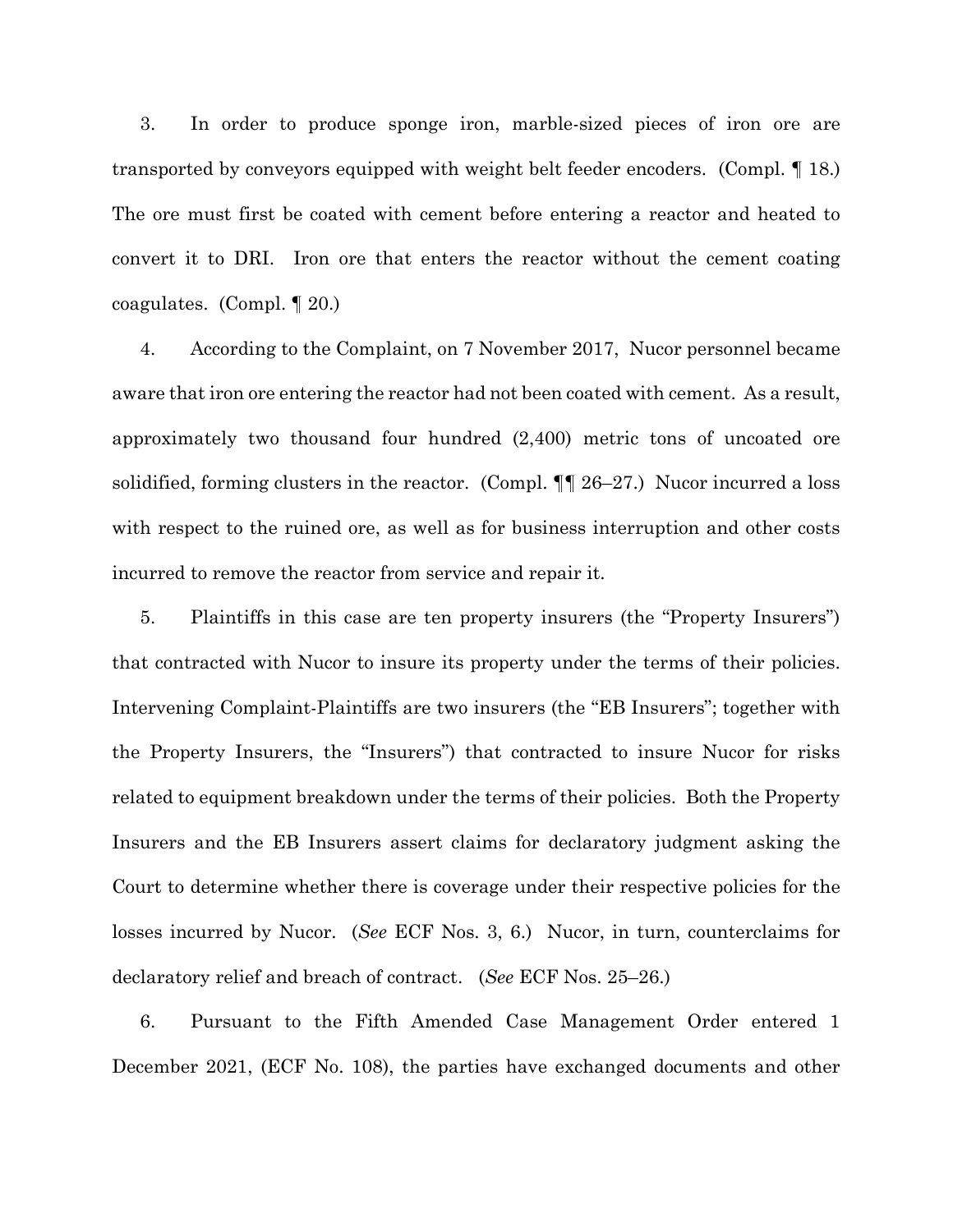written discovery. However, each of the Insurers objects to Nucor's interrogatories and requests for production that would require them to disclose information relating to their reserves. Therefore, after appropriately exhausting the Business Court Rule 10.9 process, on 7 February 2021, Nucor filed its Motion to Compel seeking an order requiring the Insurers to provide their reserve information. The Insurers filed responses opposing production of this information. (ECF Nos. 123, 125.) The Court heard from the parties at a hearing on 12 April 2022. The Motion is now ripe for disposition.

### II. LEGAL STANDARD

7. The scope and limits of discovery are defined in Rule 26(b) of the North

Carolina Rules of Civil Procedure (the "Rules(s)"):

(b) Discovery scope and limits. – Unless otherwise limited by order of the court in accordance with these rules, the scope of discovery is as follows:

(1) In General. – Parties may obtain discovery regarding any matter, not privileged, which is relevant to the subject matter involved in the pending action, whether it relates to the claim or defense of the party seeking discovery or to the claim or defense of any other party . . . . It is not ground for objection that the information sought will be inadmissible at the trial if the information sought appears reasonably calculated to lead to the discovery of admissible evidence[.]

N.C. R. Civ. P. 26(b)(1).

8. The standard for determining relevance is less demanding with respect to discovery than it is for admissibility, but it is not nonexistent. *See Addison Whitney, LLC v. Cashion,* 2020 NCBC LEXIS 72, at \*7 (N.C. Super. Ct. June 10, 2020) ("Rule 26, though generous, should not be construed as an invitation for parties to roam at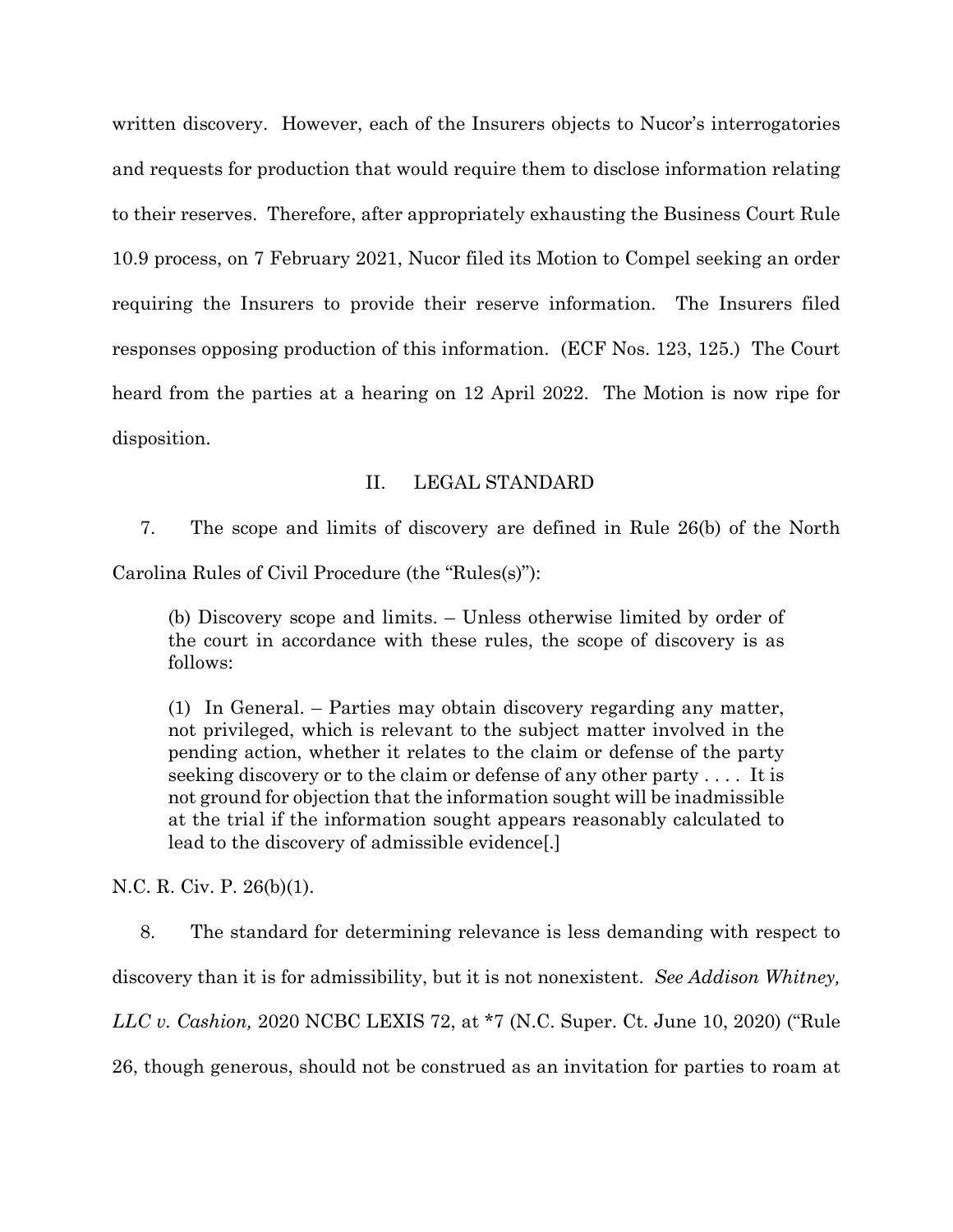will in the closets of others." (citation and internal quotation marks omitted)); *Howard v. IOMAXIS, LLC*, 2022 NCBC LEXIS 6, at \*6 (N.C. Super Ct. Jan. 27, 2022) ("[A] party seeking discovery in not entitled to a fishing expedition to locate it." (internal quotation marks and citation omitted)); *see also Willis v. Duke Power Co.*, 291 N.C. 19, 34 (1976) ("One party's need for information must be balanced against the likelihood of an undue burden imposed upon the other.").

9. "[I]t is . . . clear under the Rules that North Carolina judges have the power to limit or condition discovery under certain circumstances." *DSM Dyneema, LLC v. Thagard*, 2015 NCBC LEXIS 50, at \*23 (N.C. Super. Ct. May 12, 2015) (citation omitted). Generally, "orders regarding discovery matters are within the discretion of the trial court and will not be upset on appeal absent a showing of abuse of that discretion." *Nationwide Mut. Fire Ins. Co. v. Bourlon*, 172 N.C. App. 595, 601 (2005), *aff'd*, 360 N.C. 356 (2006) (citation omitted).

#### III. ANALYSIS

10. Although there is limited caselaw in North Carolina, whether reserves are discoverable is an important issue that has divided both courts and commentators for decades. *See, e.g.*, Douglas R. Richmond, *Recurring Discovery Issues In Insurance Bad Faith Litigation*, 52 Tort & Ins. L.J. 749, 780 (2017) ("[T]his is a complex and confused area of the law."); Ann F. Ketchen, *Reserve and Reinsurance Information: Is It Discoverable?,* 38 The Brief 40, 40 (2009) ("In almost every large insurance litigation, inevitably a dispute over whether insurance reserves . . . are discoverable will occur. Not surprisingly, insurers and insureds have diametrically opposite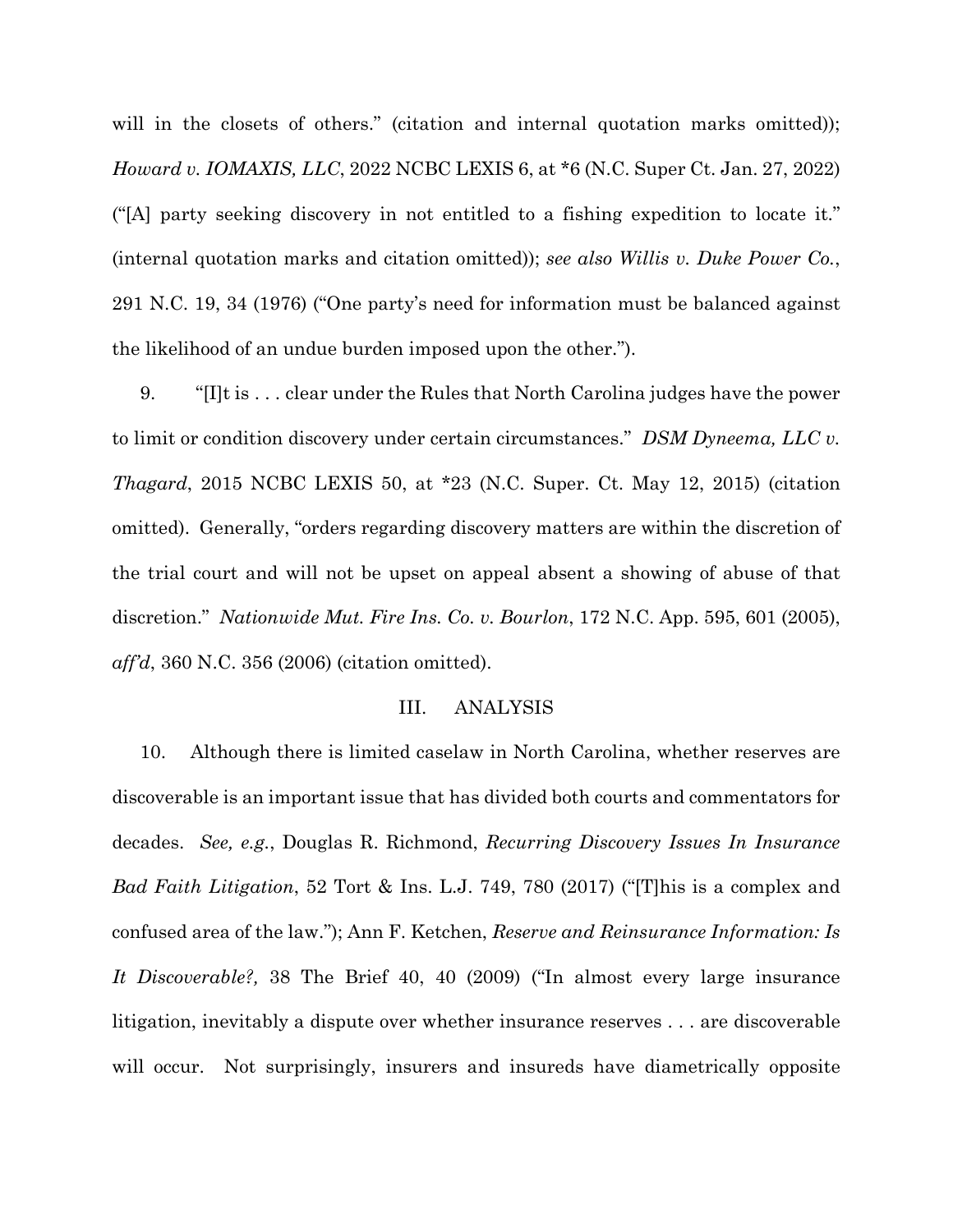views."). However, there is no real disagreement among the state and federal courts that have considered the issue that for reserve information to be discoverable, it must be both: (a) relevant to the litigation; and (b) not protected from discovery by either the attorney-client privilege or the work product doctrine.

11. At the hearing, Nucor's counsel represented that Nucor is not seeking to compel the production of any reserve information that post-dates the filing of this action on 4 November 2019. Consequently, the Insurers did not argue application of the attorney client privilege or the work product doctrine as bases for protection from discovery of the information in question.

12. Thus, the central issue here is whether reserve information is relevant given the claims presently asserted in this case. To determine relevance in this context, a court must "thoroughly consider[ ] the specific way the particular insurance company in a particular case determines reserves for . . . particular claim[s]," as well as "the nature of the underlying litigation and the purpose for which the information is sought." *State ex rel. Erie Ins. Prop. & Cas. Co. v. Mazzone*, 625 S.E.2d 355, 359–60 (W. Va. 2005).

13. Several factors influence those considerations in this case. First, reserves are not merely a business tool that an insurer may or may not choose to employ. North Carolina law requires insurers to set reserves. *See* N.C.G.S. § 58-3-75 (addressing loss and loss expense reserves of fire and marine insurance companies);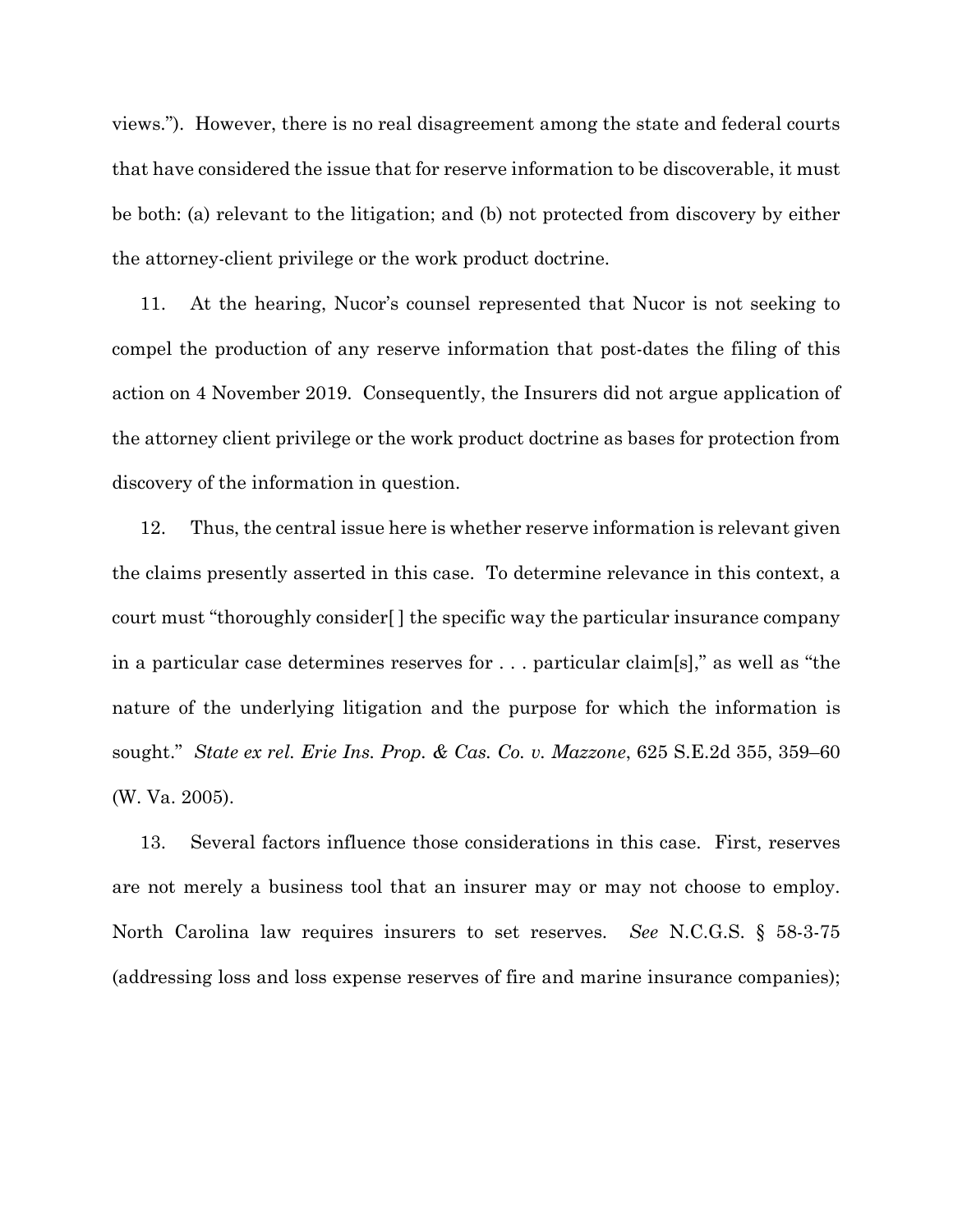N.C.G.S. § 58-3-81 (addressing loss and loss expense reserves of casualty insurance and surety companies).[2](#page-6-0)

14. In general, an insurer may calculate its reserves "in accordance with any method adopted or approved by the NAIC[,]"[3](#page-6-1) but the statutes afford the North Carolina Commissioner of Insurance authority to impose a different method if, in the Commissioner's determination, the reserves are not adequate or reasonable. *See*  N.C.G.S. §§ 58-3-75, 58-3-81(e).

15. When it is required by law, courts have held that the existence and amount of a reserve is not an admission by a carrier that either coverage exists, or that the carrier would be willing to pay the reserve amount to resolve a case through settlement. *See, e.g.*, *J.C. Assocs. v. Fid. & Guar. Ins. Co.*, Civil Action No. 01-2437 (RJL/JMF), 2003 U.S. Dist. LEXIS 6145, at \*5 (D.D.C. Apr. 15, 2003) ("[A] reserve figure is not an admission unless it is in fact an assessment of liability rather than the product of state law or regulation or driven by tax and other financial considerations.")[4](#page-6-2); *Silva v. Basin W., Inc.*, 47 P.3d 1184, 1190 (Colo. 2002) ("Statutory requirements[ ] [and] limitations in the evaluation . . . limit the usefulness of

<span id="page-6-0"></span><sup>2</sup> The Property Insurers allege that their policies contain a choice of law endorsement providing that "[t]he law under which the terms and conditions of this policy shall be interpreted shall be the law of North Carolina." (Compl. ¶ 14.) The EB Insurers request a declaratory judgment under North Carolina law. (Int. Compl. ¶ 26, ECF No. 6.)

<span id="page-6-1"></span><sup>3</sup> NAIC is the trade name for the National Association of Insurance Commissioners.

<span id="page-6-2"></span><sup>4</sup> "North Carolina courts routinely look to federal decisions for guidance on procedural matters." *Lee v. McDowell*, 2021 NCBC LEXIS 77, at \*7 n.5 (N.C. Super. Ct. Sept. 14, 2021); *see also Turner v. Duke Univ.*, 325 N.C. 152, 164 (1989) ("Decisions under the federal rules are . . . pertinent for guidance and enlightenment in developing the philosophy of the North Carolina rules."); *Dickens v. Puryear*, 302 N.C. 437, 442 (1981) (noting that "it is customary . . . to look for guidance in interpreting our rules to federal rules decisions").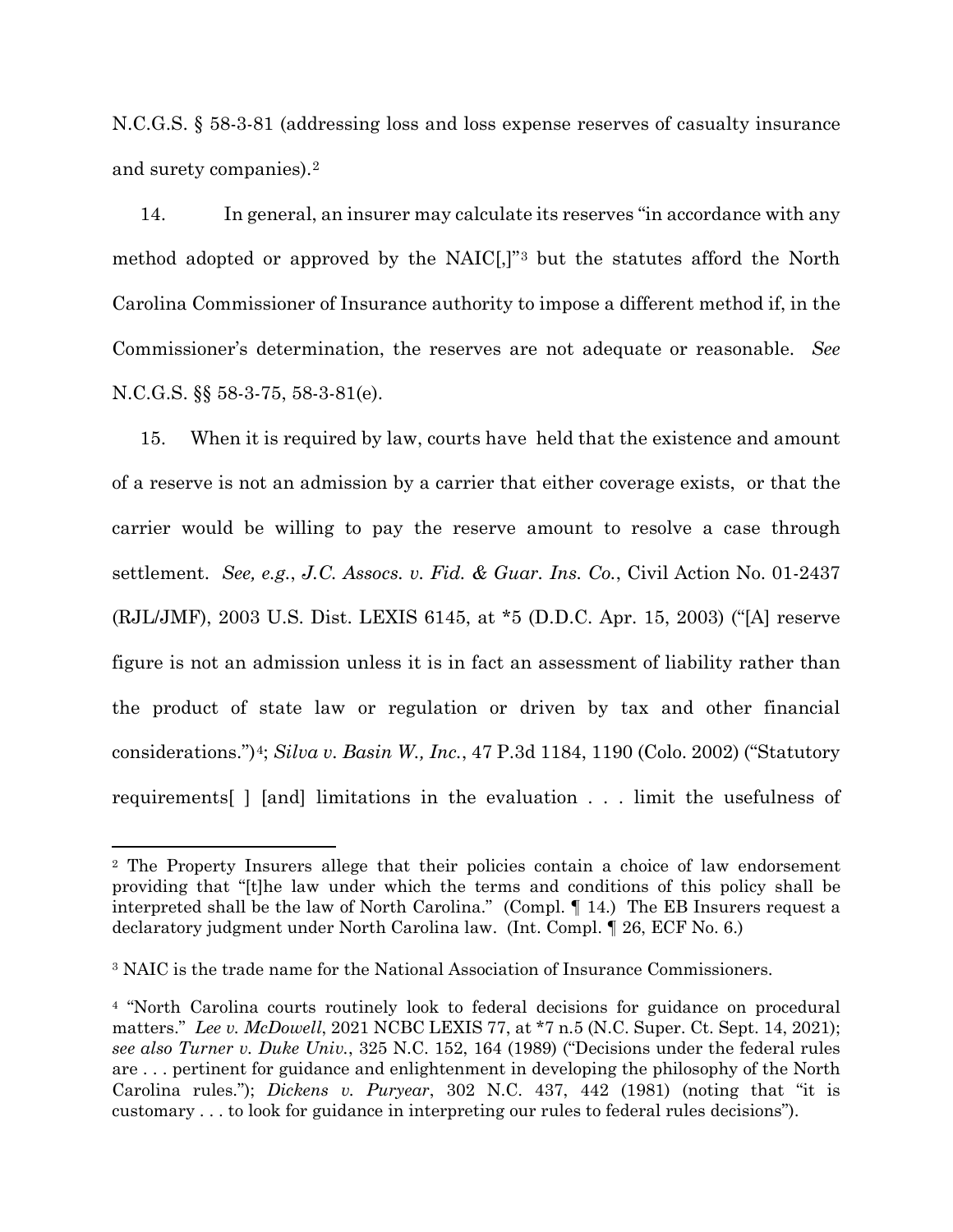reserves . . . as valuations of a claim."); *Hoechst Celanese Corp. v. Nat'l Union Fire Ins. Co. of Pittsburgh*, 623 A.2d 1099, 1109–10 (Del. Super. Ct. 1991) ("[T]he establishment of reserves is an appropriate business decision justified by the necessity of preserving financial stability. . . . Reserves do not represent an admission or evaluation of liability and are irrelevant to the issues between insurer and insured.").

16. Moreover, each insurance company has its own "reserve philosophy" used for setting reserves, which may range from the use of actuarial or formula-based calculations, to calculations that strike a balance between best-case and worst-case scenarios, to estimates of "Probable Ultimate Cost" on a particular claim, among others. (*See* ECF Nos. 110.15–.43, 123.1–.8 (Insurers' reserve guidelines) (under seal).) The method used to calculate a reserve impacts its relevance. *See, e.g.*, *Mazzone*, 625 S.E.2d at 359 (insurer may persuasively argue that a reserve calculated based on coverage losses over time or past experience has little relevance to the issues in an individual claim).

17. The timing of both establishing and adjusting reserves also varies by company. Some insurers set a reserve "at the earliest reasonable point in the life of the claim." Others require that the reserve be set within sixty calendar days of receipt of a new loss. Still others require an initial reserve to be set within one business day of the claim.[5](#page-7-0) (*See* ECF Nos. 110.15–.43, 123.1–.8 (under seal).)

<span id="page-7-0"></span><sup>&</sup>lt;sup>5</sup> Timing may or may not be relevant in a coverage case in which notice to the carrier is in dispute. *See, e.g.*, *Savoy v. Richard A. Carrier Trucking, Inc.,* 176 F.R.D. 10, 12 (D. Mass. 1997).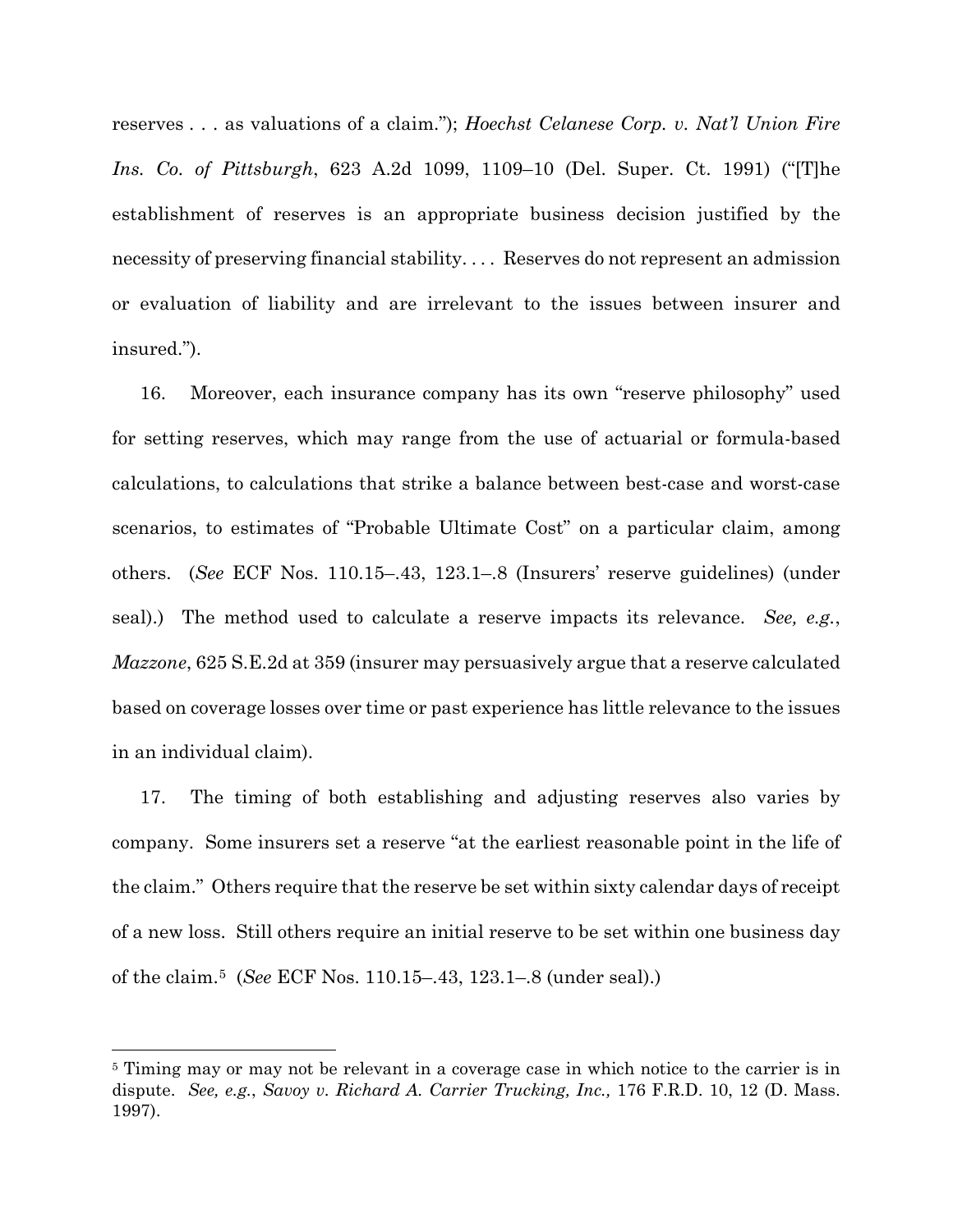18. As a consequence, it is folly to generalize about the meaning of a particular reserve given the various inputs and the range of philosophies that could have been used to develop it. Instead, each individual insurer's inputs into and process for setting reserves must be examined on a case-by-case basis before conclusions can be fairly reached about that entity's decision-making. Consequently, production of an insurer's reserve information on a particular claim is only the beginning of the inquiry with respect to the relevance of the information. *See Sundance Cruises Corp. v. American Bureau of Shipping*, 87 Civ. 0819 (WK), 1992 U.S. Dist. LEXIS 3759, at \*3 (S.D.N.Y Mar. 31, 1992) ("[R]eserves are, simply, not relevant. . . . Furthermore, to allow evidence of the amount of reserves set aside for any particular incident would get this trial into mini-litigations over what was in the minds of the persons who set the reserve to uncover why each particular reserve was set[.]").

19. In addition to analyzing the facts with respect to the multiple inputs and varying processes used to set reserves, when determining whether reserve information is relevant to a particular action, there must be a determination regarding whether the information appears reasonably likely to lead to the discovery of admissible evidence. *See, e.g.*, *Wagoner v. Elkin City Schs.' Bd. of Educ.*, 113 N.C. App. 579, 585 (1994) ("Under the rules governing discovery, a party may obtain discovery concerning any unprivileged matter as long as relevant to the pending action and reasonably calculated to lead to the discovery of admissible evidence." (citing N.C. R. Civ. P. 26(b)). In that regard, the body of case law that has developed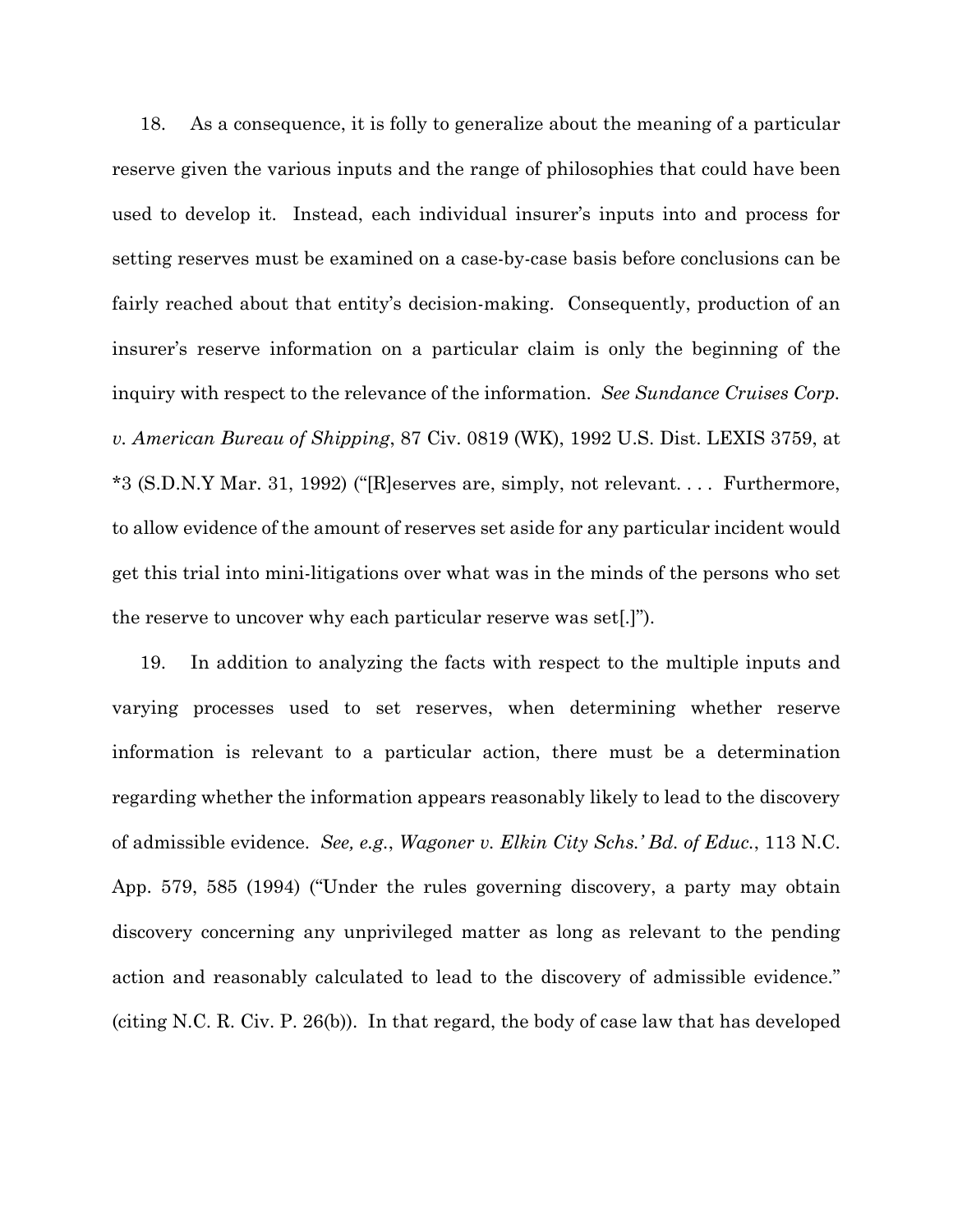over the years draws a distinction between first-party coverage cases and "bad faith" cases.

20. The weight of authority is that reserve information is generally not discoverable in coverage cases, which turn largely on an interpretation of the language of the policy. *See, e.g.*, *Am. Prot. Ins. Co. v. Helm Concentrates, Inc.*, 140 F.R.D. 448, 450 (E. D. Cal. 1991) (in a coverage case, "[p]otential liability or the insure[r's] estimation as to its potential liability is marginally relevant at best"); *Indep. Petrochemical Corp. v. Aetna Cas. & Sur. Co.*, 117 F.R.D. 283, 288 (D.D.C. 1986) (reserve information has "tenuous relevance, if any relevance at all" to coverage issues).

21. If the language of the policy is unambiguous, it is interpreted on its face. *See, e.g.*, *Schenkel & Shultz, Inc. v. Hermon F. Fox & Assocs., P.C.*, 362 N.C. 269, 273 (2008) ("A contract that is plain and unambiguous on its face will be interpreted by the court as a matter of law." (internal citations omitted)); *Walton v. City of Raleigh*, 342 N.C. 879, 881 (1996) ("If the plain language of a contract is clear, the intention of the parties is inferred from the words of the contract."); *see also Villa Capriani Homeowners Ass'n v. Lexington Ins. Co.*, 2021 NCBC 67, 2021 NCBC LEXIS 93, at \*9 (N.C. Super. Ct. Oct. 14, 2021) ("[O]ur Supreme Court has instructed that '[w]hen interpreting an insurance policy, courts apply general contract interpretation rules.' " (quoting *Accardi v. Hartford Underwriters Ins. Co.*, 373 N.C. 292, 295 (2020)).

22. If the language of a contract is ambiguous and extrinsic evidence is considered, it is to determine the intent of the parties at the time the contract was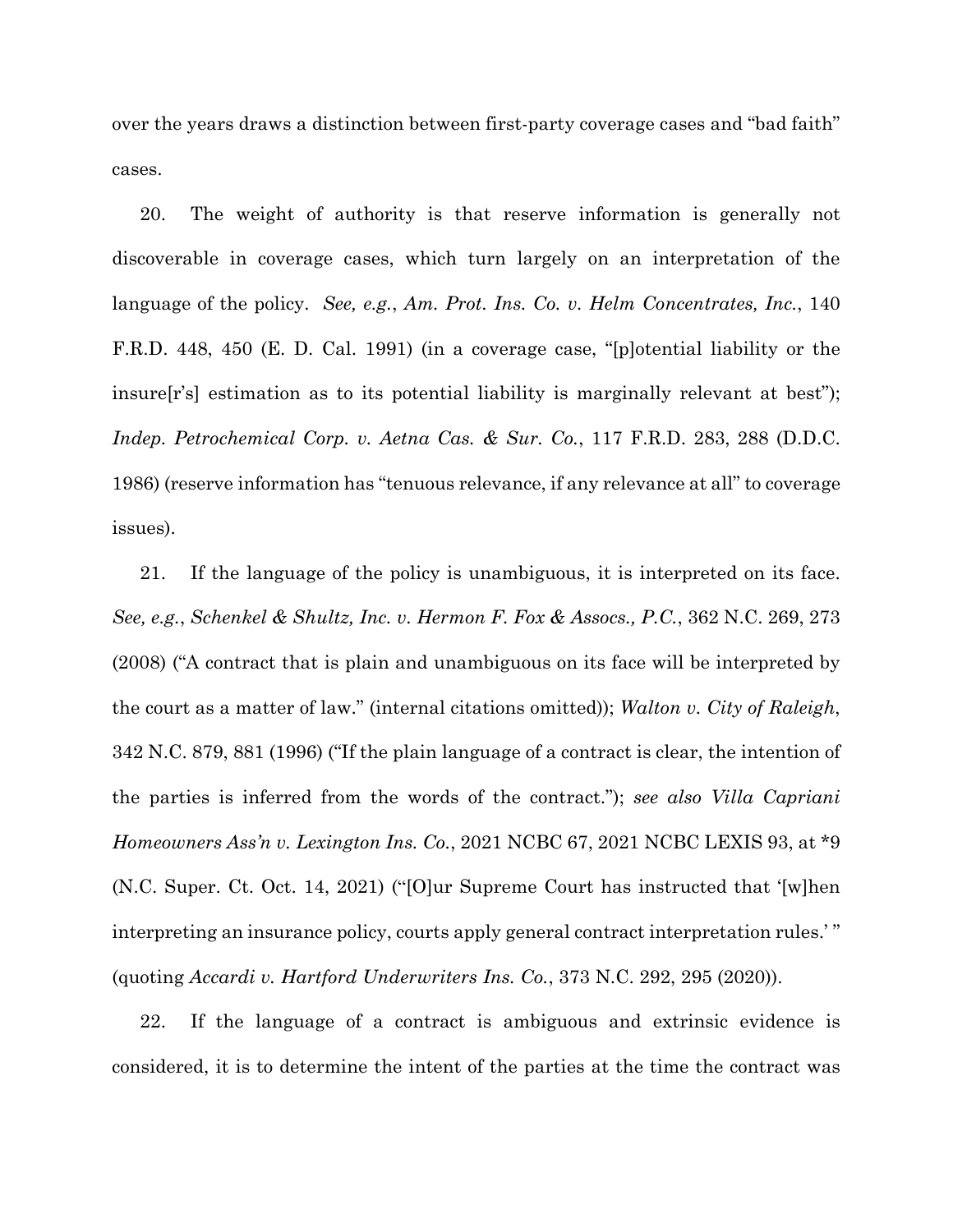formed, not at some later time, such as the date the claimant's insurers set their reserves. *See, e.g.*, *Root v. Allstate Ins. Co.*, 272 N.C. 580, 587 (1968) ("Whenever the terms of a written contract . . . are susceptible of more than one interpretation, . . . extrinsic evidence may be introduced to show what was in the minds of the parties *at the time of making the contract or executing the instrument*[.]" (emphasis added) (citation omitted)). Thus, reserve information does not assist typical contract interpretation.

23. However, the state of mind of the carrier's agents as reflected in reserve information may be relevant when bad faith or other tortious conduct is alleged. *See, e.g.*, *Fireman's Fund Ins. Co. v. Great Am. Ins. Co. of New York*, 284 F.R.D. 132, 138– 139 (S.D.N.Y. 2012) (conceding that reserve information might be irrelevant to a coverage dispute but finding it relevant when insured alleged bad faith on the part of the insurer and the insurer asserted fraud against insured); *Bernstein v. Travelers Ins. Co.*, 447 F. Supp. 2d 1100, 1107 (N.D. Cal. 2006) (noting that the state's case law "clearly demonstrates that [their] courts will be open to arguments in bad faith cases about the relevance of evidence about reserves"). Whether and when a reserve was established for a claim could provide evidence of the carrier's investigation and evaluation of that claim. *See, e.g.*, *Athridge v. Aetna Casualty & Surety Co.*, 184 F.R.D. 181, 192 (D.D.C 1998) (stating that "[u]nder the broad standard of relevance at the discovery stage, the information sought will to some degree demonstrate the thoroughness with which [the insurer] investigated and considered [the insured's] claim and thus is relevant to the question of good or bad faith of defendant in denying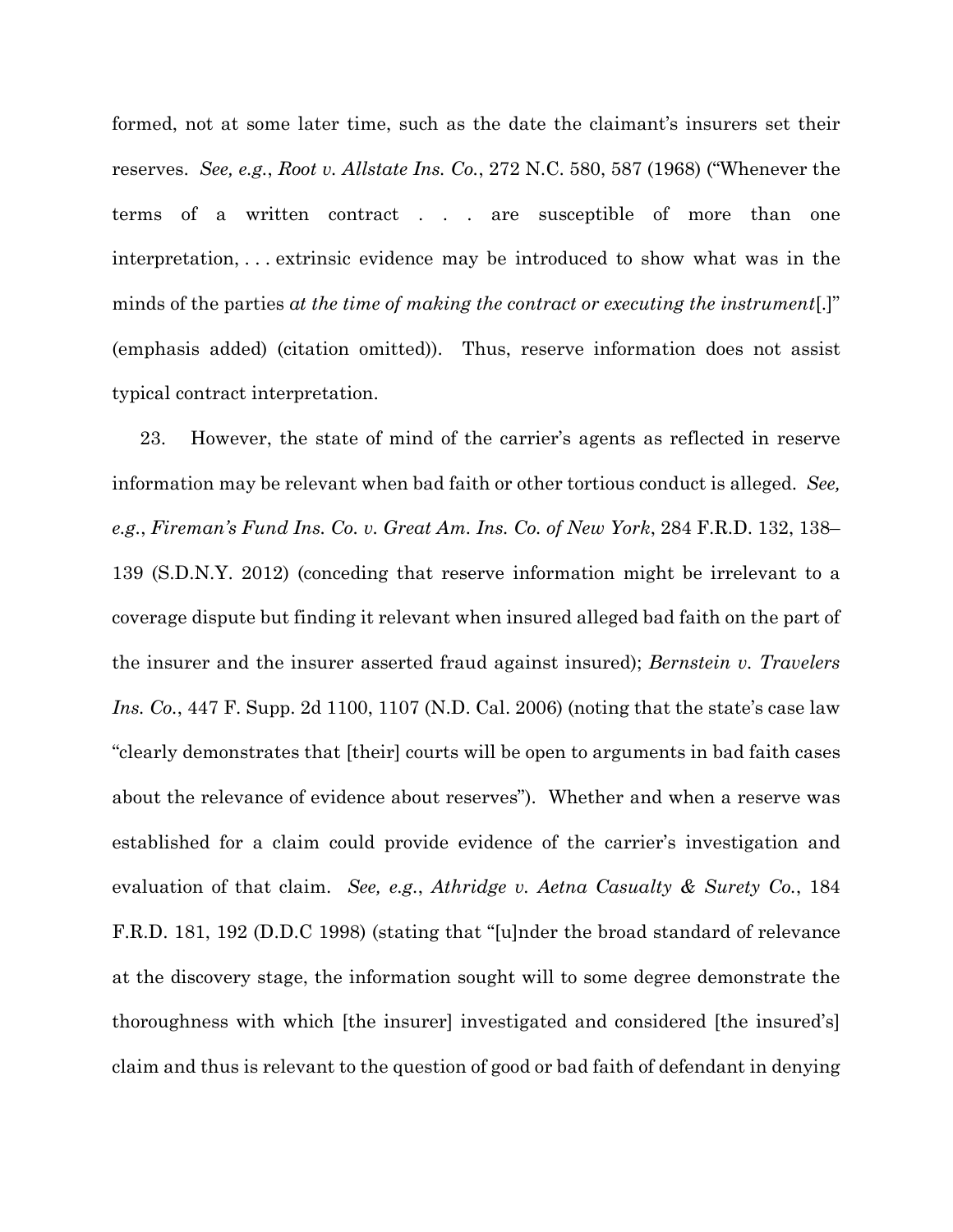to indemnify or defend [the insured]" (internal quotation marks omitted)); *U.S. Fire Ins. Co. v Bunge N. Am., Inc.*, 244 F.R.D. 638, 645 (D. Kan. May 25, 2007) (holding that reserve information is relevant and subject to production in case where bad faith asserted).

24. While there are many decisions regarding the discoverability of reserves from other jurisdictions, the Court is aware of only one reported decision from this State's courts. *See Wachovia Bank, N.A. v. Clean River Corp.*, 178 N.C. App. 528 (2006). However, the claims in that case distinguish it from this one.

25. Plaintiff Wachovia Bank, N.A. was one of several lenders on a construction project. *Id.* at 529. A contract between the lenders and the construction company required the construction company to maintain builder's risk insurance coverage that included the lenders as additional insureds. However, the construction company failed to name the lenders as additional insureds on the policy it obtained. *Id.* Therefore, when a claim for water and mold damage was made, the carriers indemnified the builder but refused to consider the lenders' claims because they contended that the lenders were not insureds. *Id.* at 529–530. After the builder's claim was settled, the project manager, who had also contributed financially, reported that he believed the builder's claim was fraudulent. *Id.* at 530. His attorney wrote a letter to the carriers asserting a claim on the policy and, importantly, alerting them that the project manager intended to file suit if the claim was not paid. *Id.* When he later filed suit alleging claims for breach of contract, misrepresentation, bad faith, and breach of fiduciary duty, the carriers refused to produce reserve information in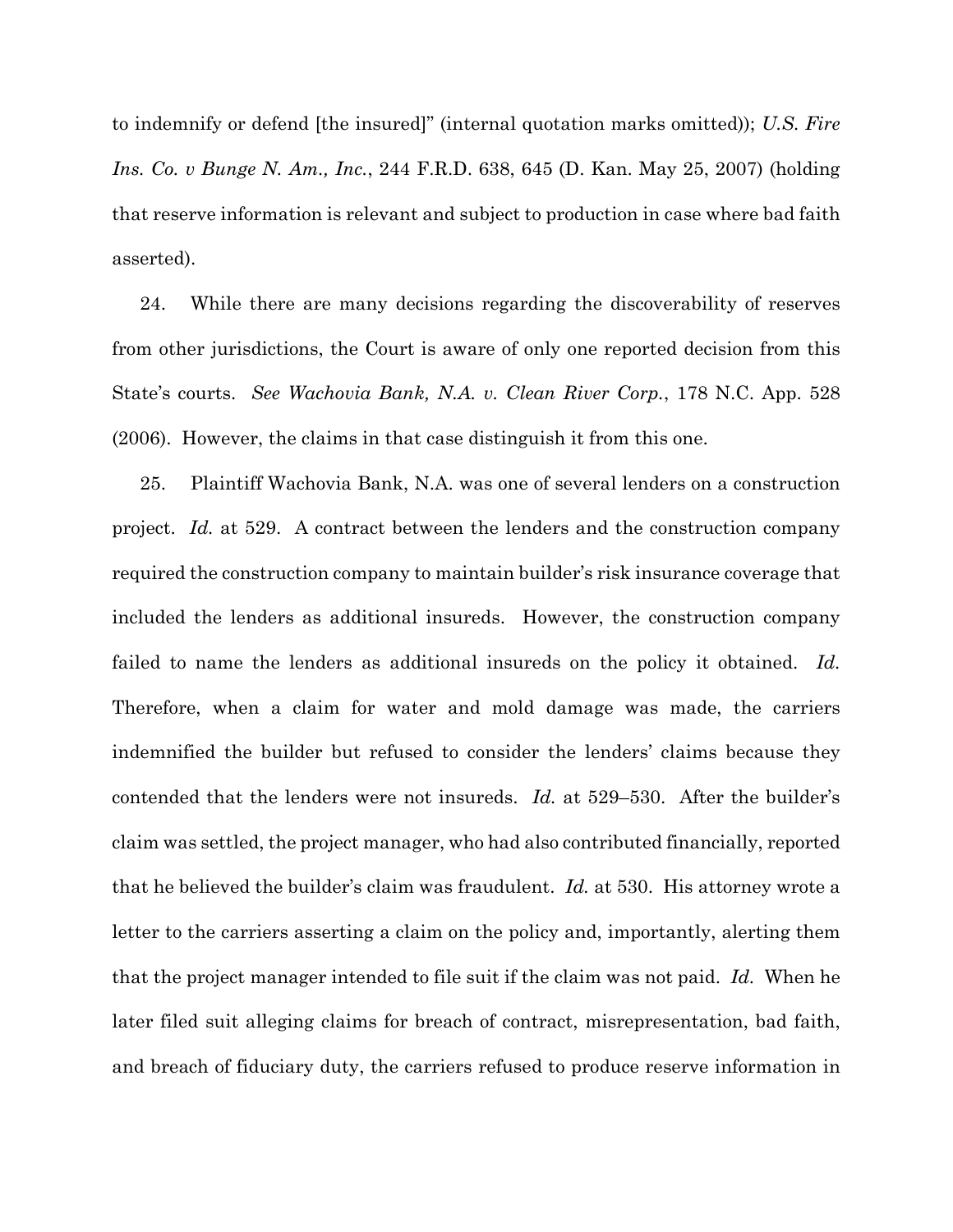discovery. *Id.* Rejecting arguments that reserve information is not discoverable, the trial court ordered production of the information to the extent it was generated *prior* to the time the attorney-client privilege was in place. *Id.* Information generated after that date, it reasoned, was subject to work product qualified immunity. *Id.* On appeal, the Court of Appeals affirmed. *Id.* at 534.

26. Thus, *Wachovia Bank* establishes that reserves are not categorically off limits in discovery as long as they are not shielded by privilege or qualified immunity. However, *Wachovia Bank* does not address the relevance of reserve information where, as here, bad faith and misrepresentation claims are not alleged.<sup>[6](#page-12-0)</sup>

27. The United States District Court for the Eastern District of North Carolina addressed the discoverability of reserves in *PCS Phosphate Co. v. Am. Home Assurance Co.*, No. 5:14-CV-99-D, 2015 U.S. Dist. LEXIS 165548 (E.D.N.C. Dec. 10, 2015), a case involving PCB contamination at a Superfund site in Raleigh. Plaintiff ("PCS") notified its carrier, American Home, and asserted a claim after the Environmental Protection Agency identified it as a potentially responsible party. *Id.* at \*3. American Home agreed to defend but only subject to a reservation of rights, prompting PCS to file suit against its carrier alleging bad faith for failure to "defend and indemnify it without reasonable basis despite acknowledging that PCS had

<span id="page-12-0"></span><sup>6</sup> The Court does not intend to suggest that reserve information is automatically relevant for discovery purposes in every action that includes a bad faith claim. There are undoubtedly instances when it would not be. *See e.g.*, *Fidelity & Deposit Co. of Md. v. McCulloch*, 168 F.R.D. 516, 525 (E.D. Pa. 1996) (reserve information not discoverable despite bad faith allegation when the central issue is interpretation of policy). "The burden of showing that the discovery is not relevant falls on the party resisting discovery." *DSM Dyneema, LLC*, 2017 NCBC LEXIS 226, at \*2 (citation omitted).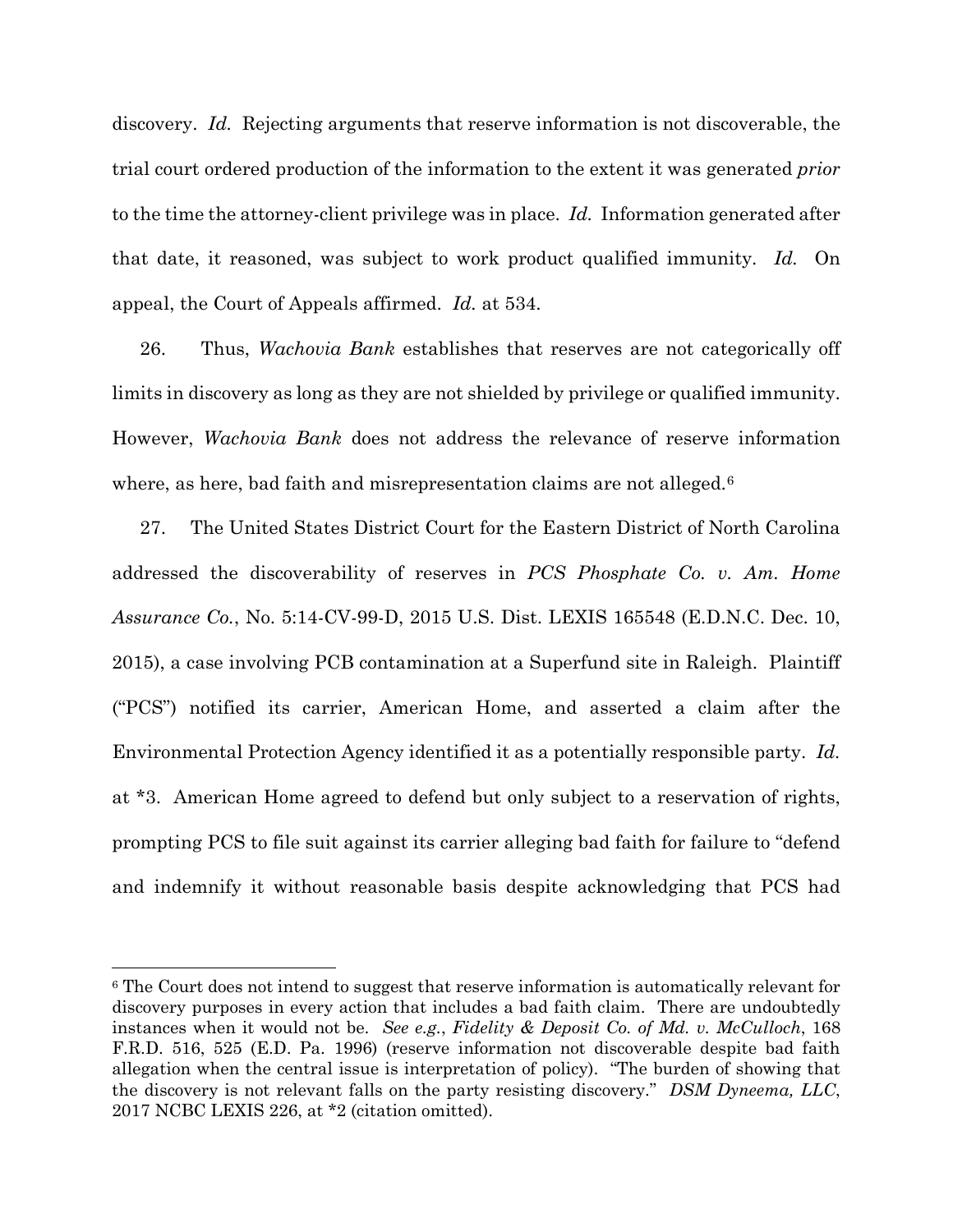presented valid claims" and seeking a declaratory judgment with respect to American Home's duties to it under the policy. *Id.* at \*9. PCS then propounded discovery requests that included requests for reserve information, and American Home moved for a protective order. *Id.* at \*4.

28. Recognizing that "[t]he scope of relevancy under discovery rules is broad[,]" the federal court overruled the carrier's relevancy objection, as well as its stated concern that reserve information, if produced, could be misinterpreted as an admission of liability. *Id.* at \*5–6 (quoting *Carr v. Double T Diner*, 272 F.R.D. 431, 433 (D. Md. 2010)). The court found that the request for reserve information "falls within the scope of permissible discovery *based upon the claims asserted in this matter*[,]" which included bad faith, and the carrier's late notice defense—claims the court found went well "beyond those of policy interpretation." *Id*. at \*9, \*13 (emphasis added).

29. In contrast, the case before the Court involves only breach of contract and declaratory judgment claims. There is no bad faith claim.

30. In response to Nucor's stated desire to review the requested reserve information as part of its investigation regarding a *possible* bad faith claim, the EB Insurers cite *Willis v. Duke Power Co.*, 291 N.C. 19 (1976), and *Dworsky v. Travelers Ins. Co.*, 49 N.C. App. 446 (1980), for the proposition that North Carolina courts do not countenance discovery "fishing expeditions." They argue that Nucor's use of discovery tools to determine whether to bring such a claim in the first place is improper. (EB Insurers' Mem. Opp'n Nucor's Mot. Compel 2, ECF No. 125.)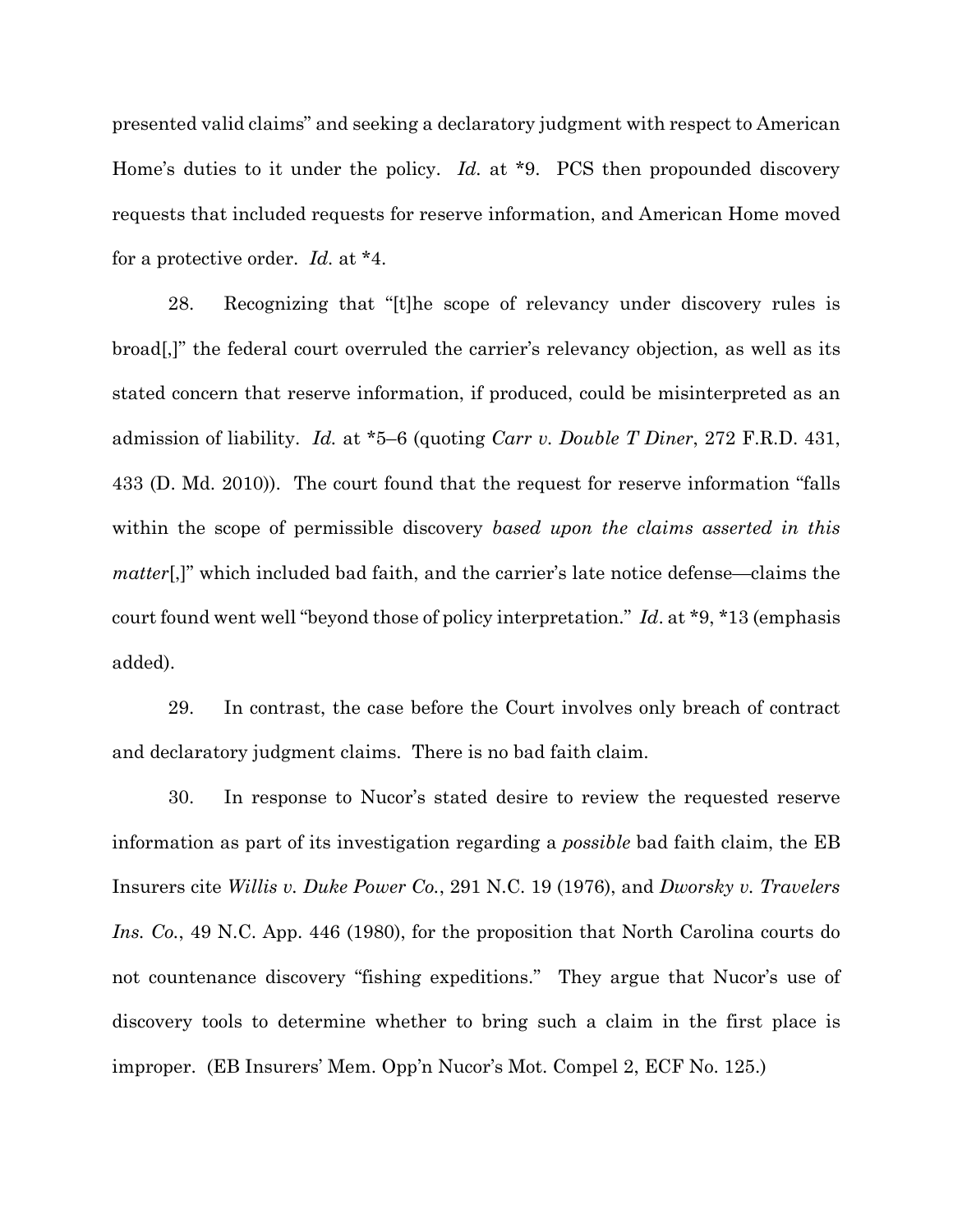31. The Property Insurers add that they do not believe that a bad faith claim could possibly exist because of the "high hurdle" for such a claim established in *Newton v. Standard Fire Ins. Co.,* 291 N.C. 105 (1976). Therefore, they contend that production of reserve information would add nothing of value to Nucor's decision calculus with respect to such a claim.

32. At this point, the Court observes only that the claims and counterclaims alleged in this coverage case do not include a claim for bad faith, and well-reasoned authority holds that reserve information is generally not relevant to, and therefore not discoverable in, first-party coverage litigation. Further, Nucor's argument with respect to the relevance of reserve information in the absence of a bad faith claim is thin. *See, e.g.*, *Atlanta Channel, Inc. v. Solomon*, Civil Action No.: 15-1823 (RC), 2020 U.S. Dist. LEXIS 216969, at \*16 (D.D.C. Nov. 18, 2020) (denying discovery when presented with a "hypothetical claim of bad faith"). Coupling these facts with the fact that the Insurers were required by statute to create the reserve information,[7](#page-14-0) and with the confidential, proprietary, and varying nature of their reserve philosophies, the Court is disinclined to subject the Insurers' reserves to scrutiny absent a clearer showing that such information meets even the less demanding standard of relevance necessary for purposes of discovery.

<span id="page-14-0"></span><sup>7</sup> The Court is mindful of the impact that routinely subjecting reserves to discovery could have on the process by which they are set. There is obvious tension between using conservative accounting methods to establish sufficient reserves to guard against insolvency and the tendency that could well develop to set reserves artificially low to counter risk that they will be used as an admission of liability and approximation of damages in litigation. Therefore, for public policy considerations, the relevance of reserve information to the claims at issue should be more readily apparent than it is in the case at bar.